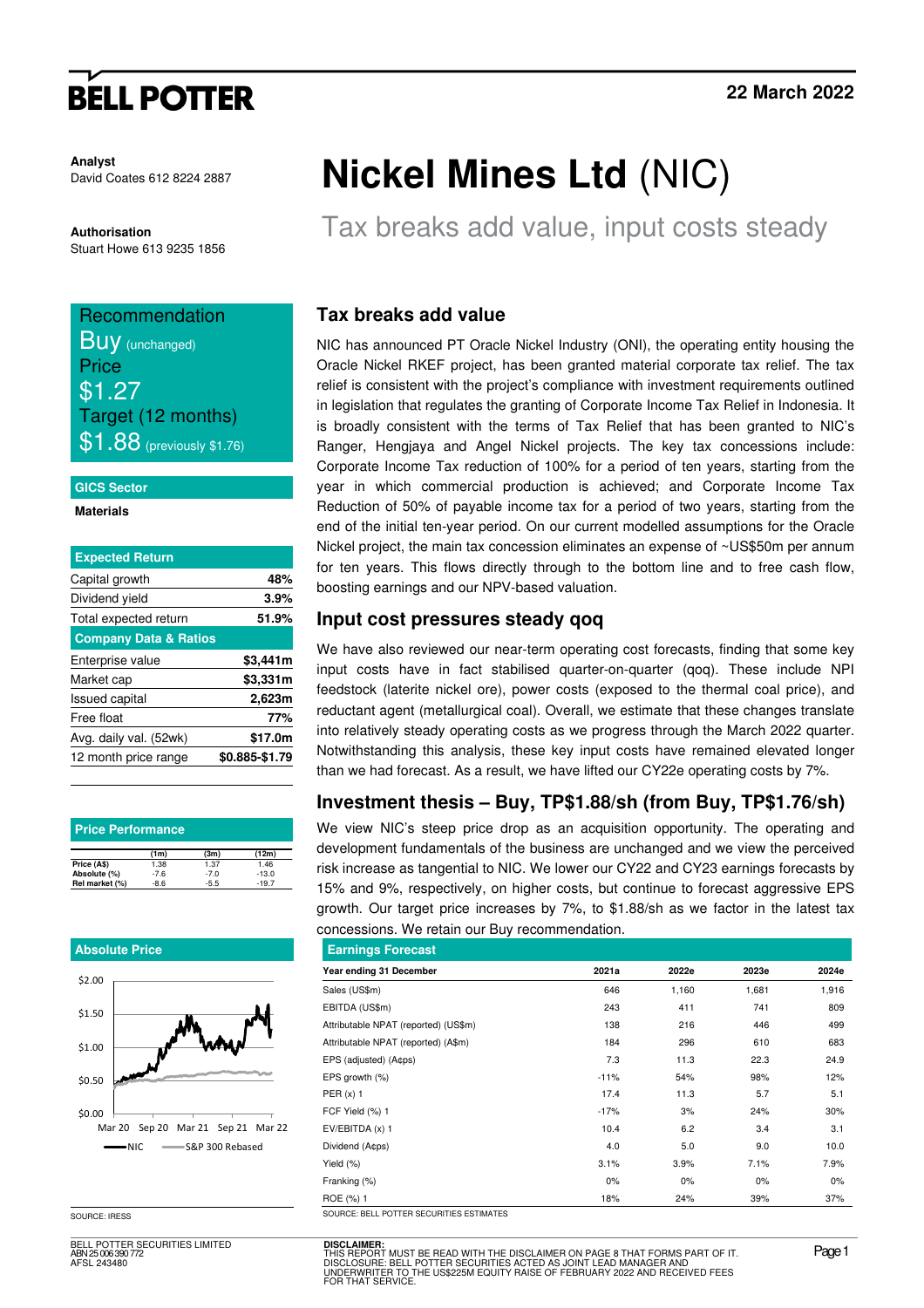# **Tax breaks add value, input costs steady**

#### **Tax breaks add value**

NIC recently announced that PT Oracle Nickel Industry (ONI), the operating entity housing the Oracle Nickel RKEF project, has been granted material corporate tax relief. The tax relief is consistent with the project's compliance with investment requirements outlined in legislation that regulates the granting of Corporate Income Tax Relief in Indonesia. It is also broadly consistent with the terms of Tax Relief that has already been granted to the Ranger, Hengjaya and Angel Nickel projects, in which NIC has interests.

The key tax concessions include:

- Corporate Income Tax Reduction of 100% for a period of ten tax years, starting from the tax year in which commercial production is achieved;
- Corporate Income Tax Reduction of 50% of payable income tax for a period of two tax years, starting from the end of the initial ten-year period; and
- exemption from withholding and tax collection by third parties on sales proceeds that would normally be remitted to the Indonesian Revenue Department for a period of ten tax years, also commencing from the tax year in which commercial production is achieved.

At steady state operations, on our current modelled assumptions for the Oracle Nickel project, the key tax concession eliminates an expense of ~US\$50m per annum for ten years. This flows directly through to the bottom line and to free cash flow, boosting earnings and our NPV-based valuation.

### **Input cost pressures steady qoq**

We have also reviewed our near-term operating cost forecasts, finding that while elements are still rising, other key input costs have in fact stabilised quarter-on-quarter (qoq). Key inputs include NPI feedstock (laterite nickel ore), power costs (exposed to the thermal coal price), and reductant agent (metallurgical coal).

In order of weighted contribution to NIC's operating costs, we estimate the following quarter-on-quarter input price changes (March 2022 quarter to date vs December 2021 quarter):

- Laterite nickel ore: flat to down  $\sim$  2% qoq (1.5% Ni, cif China basis);
- Indonesian thermal coal: flat to down ~4% (Kalimantan, 5,000kcal/kg basis); and
- Metallurgical coal: up ~25% (Hard coking coal, fob Australia basis).

Overall, we estimate that these changes translate into relatively steady operating costs as we progress through the March 2022 quarter. Notwithstanding this analysis, these key input costs have remained elevated longer than we had forecast, in part due to the impact on global energy prices resulting from the invasion of Ukraine by Russia. As a result, we have lifted our forecast operating costs for CY22-CY24 by 7-11%.

# **BELL POTTER**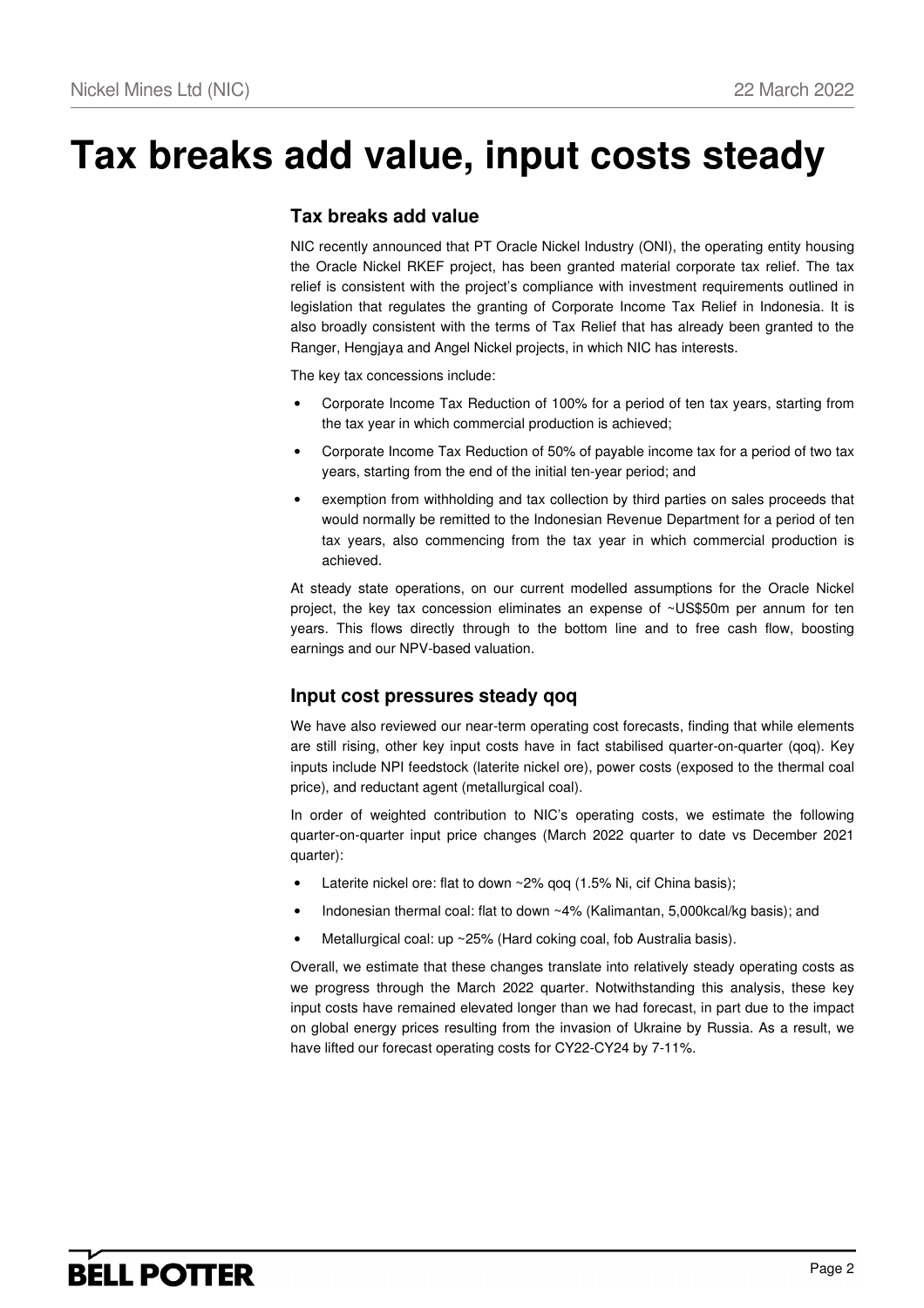#### **Changes to our forecasts**

We have updated our financial forecasts and modelled assumptions to reflect the recent confirmation of tax concessions to the Oracle Nickel Project, specifically:

- Applying a 0% corporate income tax rate from the commencement of production (1QCY23) until end CY32;
- Applying a 12.5% corporate income tax rate from the end of the initial tax concession period (1QCY32) until end CY33; and
- Removed our withholding tax assumption from the commencement of production (1QCY23) until end CY32.

In addition to this we have also increased our forecast production costs, reflecting ongoing input cost pressure from elevated thermal coal, met coal and laterite nickel ore prices. This has resulted in a 7% increase to our CY22 cost forecast, to ~US\$11,500/t. We have also rolled our model forward. The net impacts of these changes are summarised in the forecast changes table below:

|                                      | <b>Previous</b> |               |               | <b>New</b>    |               |               | Change |               |               |
|--------------------------------------|-----------------|---------------|---------------|---------------|---------------|---------------|--------|---------------|---------------|
| Year end 31 December                 | Dec-22          | <b>Dec-23</b> | <b>Dec-24</b> | <b>Dec-22</b> | <b>Dec-23</b> | <b>Dec-24</b> | Dec-22 | <b>Dec-23</b> | <b>Dec-24</b> |
| Prices & currency                    |                 |               |               |               |               |               |        |               |               |
| Nickel price (US\$/t)                | 19,456          | 18,629        | 18,739        | 19,456        | 18,629        | 18,739        | 0%     | 0%            | $0\%$         |
| <b>US\$/A\$</b>                      | 0.73            | 0.73          | 0.73          | 0.73          | 0.73          | 0.73          | $0\%$  | 0%            | $0\%$         |
| <b>Production &amp; costs</b>        |                 |               |               |               |               |               |        |               |               |
| Ore mined (t)                        | 2,400,000       | 2,400,000     | 2,400,000     | 2,400,000     | 2,400,000     | 2,400,000     | 0%     | $0\%$         | 0%            |
| Nickel in ore (t)                    | 43,200          | 43,200        | 43,200        | 43,200        | 43,200        | 43,200        | 0%     | 0%            | 0%            |
| RKEF NPI production (t)              | 517,008         | 789,615       | 904,615       | 517,008       | 789,615       | 904,615       | 0%     | 0%            | $0\%$         |
| Contained nickel (t)                 | 66,771          | 100,846       | 114,646       | 67,646        | 100,823       | 114,623       | 1%     | 0%            | $0\%$         |
| Contained nickel (t, attributable)   | 53,417          | 78,457        | 88,117        | 54,117        | 78,438        | 88,098        | $1\%$  | 0%            | $0\%$         |
| Cash costs (US\$/t Ni)               | 10,700          | 8,674         | 8,858         | 11,493        | 9,626         | 9,762         | 7%     | 11%           | 10%           |
| Earnings & valuation                 |                 |               |               |               |               |               |        |               |               |
| Revenue (consolidated, US\$m)        | 1,149           | 1,681         | 1,917         | 1,160         | 1,681         | 1,916         | 1%     | 0%            | 0%            |
| EBITDA (consolidated, US\$m)         | 463             | 838           | 914           | 411           | 741           | 809           | $-11%$ | $-12%$        | $-11%$        |
| EBITDA (attributable, US\$m)         | 368             | 651           | 701           | 327           | 577           | 621           | $-11%$ | $-11%$        | $-11%$        |
| NPAT (reported, attributable, US\$m) | 255             | 492           | 534           | 216           | 446           | 499           | $-15%$ | $-9%$         | $-7%$         |
| EPS (reported) (Acps)                | 13.3            | 24.6          | 26.7          | 11.3          | 22.3          | 24.9          | $-15%$ | $-9%$         | $-7%$         |
| PER(x)                               | 9.6             | 5.2           | 4.8           | 11.3          | 5.7           | 5.1           | 1.7    | 0.5           | 0.3           |
| EPS growth (%)                       | 82%             | 85%           | 9%            | 54%           | 98%           | 12%           | $-28%$ | 13%           | 3%            |
| DPS (Acps)                           | 6.0             | 10.0          | 11.0          | 5.0           | 9.0           | 10.0          | $-17%$ | $-10%$        | $-9%$         |
| Yield                                | 4.7%            | 7.9%          | 8.7%          | 3.9%          | 7.1%          | 7.9%          | $-1%$  | $-1%$         | $-1%$         |
| NPV (A\$/sh)                         | 1.76            | 2.16          | 2.66          | 1.88          | 2.18          | 2.38          | 6%     | 1%            | $-11%$        |
| Price Target (A\$/sh)                |                 | 1.76          |               |               | 1.88          |               |        | 7%            |               |

Our CY22 and CY23 earnings are cut by 15% and 9% respectively, with higher costs in CY23 offset by the reduced income tax rate being applied. We continue to forecast aggressive EPS growth of 54% and 98% for FY22 and FY23, on what we view as conservative production forecasts. Our NPV-based valuation is increased by 7%, to \$1.88/sh.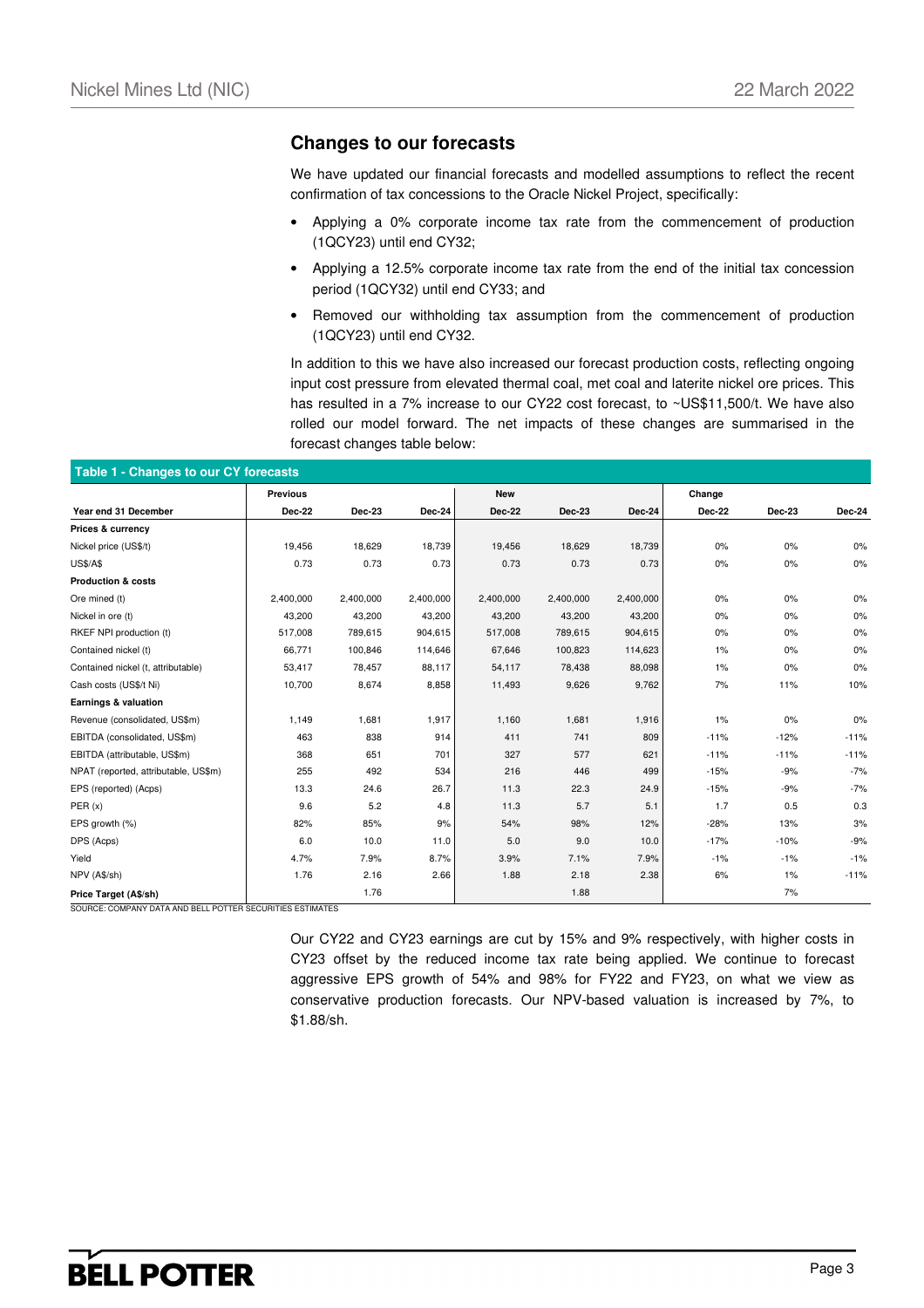### **Upcoming catalysts**

Upcoming catalysts for NIC include:

- Updates on Nickel Pig Iron (NPI) pricing and the effective Ni payability, which we believe the market will continue to consider as a measure of NIC's nickel price exposure;
- Further updates on the production ramp-up progress of ANI, in which NIC holds an 80% interest. We anticipate full production in the December quarter 2022;
- Further updates on the construction of ONI, comprising 4 next-generation RKEF lines being developed within the IMIP. Commissioning is to commence in 1QCY23;
- Progress updates for the Hengjaya Mine, where a major production expansion is complete. We will be looking for costs to track lower, towards ~US\$20/t and for the first commercial limonite nickel ore sales in 1QCY22;
- The release of the March 2022 quarterly production and cost report, expected in late April 2022;
- Exploration and development updates on the Siduarsi Nickel-Cobalt project in Papua province, Indonesia, in which NIC has recently acquired a 100% interest; and
- Updates on the ownership levels of the 80%-owned Hengjaya Mine, which is subject to Indonesia's compulsory divestment laws.



#### **NIC vs the ASX Metals and Mining Index**

SOURCE: IRESS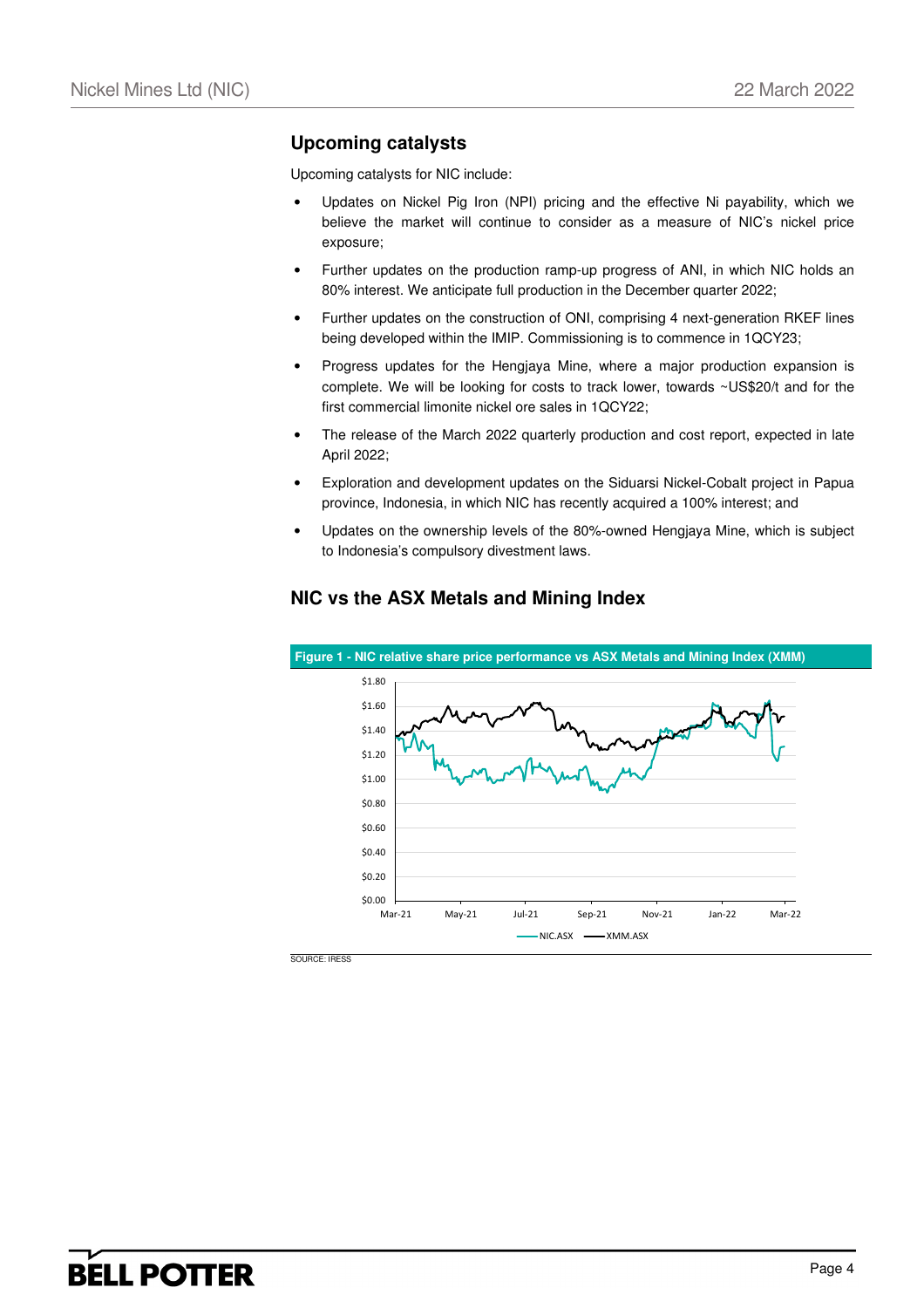# **Nickel Mines Limited (NIC)**

## **Company description: fully integrated NPI producer**

Nickel Mines Limited ('Nickel Mines' or 'NIC') was formed in 2007 and listed on the ASX in 2018. Its operations are focused in Central Sulawesi, Indonesia, where it holds an 80% interest four Rotary Kiln Electric Furnace (RKEF) NPI production lines (the two Hengjaya lines and the two Ranger lines) with Shanghai Decent Investments (SDI) a subsidiary of Tsingshan Group, the world's largest stainless steel producer. The RKEF lines are located in an existing, fully integrated stainless steel production facility, the Indonesian Morowali Industrial Park (IMIP).

First production from the Hengjaya Lines was achieved on 31 January 2019 and the Ranger Lines commenced production during the December quarter 2019. Both projects have since achieved steady state production of ~20ktpa contained Ni in NPI, exceeding nameplate production of ~16ktpa each at lower than planned operating costs.

NIC has also executed binding agreements to acquire an 80% interest in the Angel Nickel Project comprising four new generation RKEF NPI production lines currently in production ramp up production within the Indonesia Weda Bay Industrial Park (IWIP) on Halmahera Island in Indonesia and a 70% interest in the Oracle Nickel Project, comprising four new generation RKEF NPI production lines currently under construction within the IMIP.

NIC also holds an 80% interest in Hengjaya Mine ('HM'), a high-grade, long-life nickel laterite deposit, in close proximity to the IMIP. The HM produces Direct Shipping Ore (DSO), the bulk of which is sold into the IMIP facility.

### **Investment thesis – Buy, TP\$1.88/sh (from Buy, TP\$1.76/sh)**

We view NIC's steep price drop as an acquisition opportunity. The operating and development fundamentals of the business are unchanged and we view the perceived risk increase as tangential to NIC. We lower our CY22 and CY23 earnings forecasts by 15% and 9%, respectively, on higher costs, but continue to forecast aggressive EPS growth. Our target price increases by 7%, to \$1.88/sh as we factor in the latest tax concessions. We retain our Buy recommendation.

### **Valuation: \$1.88/sh**

Our 12-month forward NIC valuation incorporates DCF models of its attributable interests in the Hengjaya laterite nickel ore mine (HM), an 80% interest in the two Hengjaya Nickel RKEF lines and an 80% interest in the two Ranger Nickel RKEF lines.

We have constructed a discounted cash flow (DCF) model for NIC's attributable interest in these RKEF lines that are in production at Tsingshan's IMIP facility and a DCF calculation for NIC's current 80% interest (declining to 49% in 2028) in the Hengiaya laterite nickel ore mine.

We also include a risk-adjusted, NPV-based valuation for NIC's 80% interest in the Angel Nickel Industry (ANI) project, its 70% interest in the Oracle Nickel Project (ONI) and a notional value for other exploration and development projects, an estimate of corporate overhead costs and NIC's last reported net cash position. Our valuation is calculated on a fully diluted basis. Following the latest update, our valuation stands at \$1.88/sh.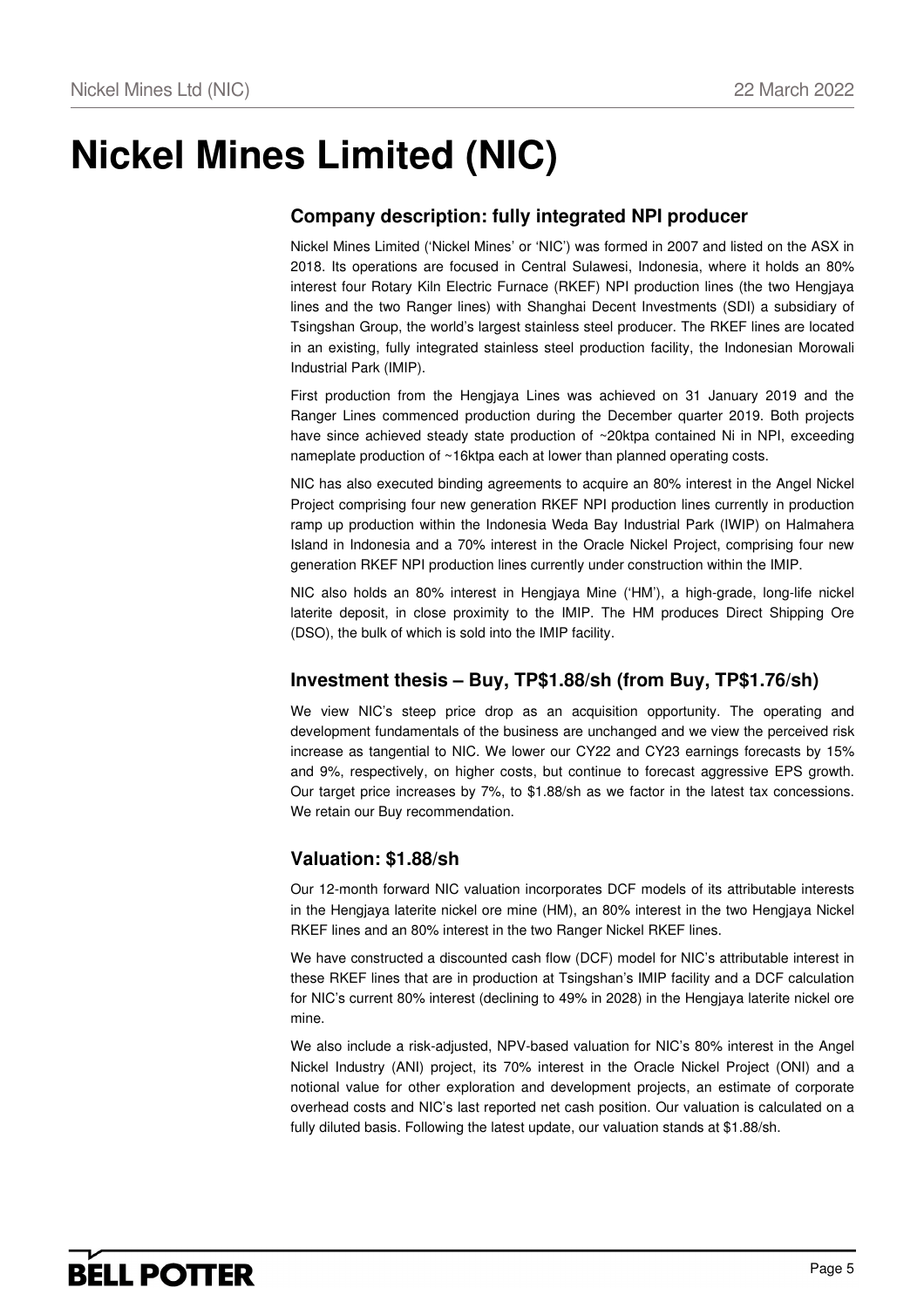#### **Risks**

Key risks to our investment case include (but are not limited to):

- **Funding and capital management risks:** Funding and capital management risks can include access to debt and equity finance, maintaining covenants on debt finance, managing dividend payments and managing debt repayments. Exploration and development companies with no sales revenues are reliant on access to equity markets and debt financing to fund the advancement and development of their projects.
- **Operating and development risks:** Mining companies' assets are subject to risks associated with their operation and development. Risks for each company can be heightened depending on method of operation (e.g. underground versus open pit mining) or whether it is a single mine company. Development of mining assets may be subject to receiving permits, approvals timelines or weather events, causing delays to commissioning and commercial production.
- **COVID-19 risks:** Mining companies' rely on freedom of movement of workforces, functioning transport routes, reliable logistics services including road, rail, aviation and ports in order to maintain operations and get their products to market. They also rely on liquid, functioning markets to sell their products. Measures being put in place to combat the COVID-19 pandemic are posing risks to these conditions.
- **Operating and capital cost fluctuations:** The cost and availability of exploration, development and mining inputs can fluctuate widely and cause significant differences between planned and actual operating and capital costs. Key operating costs are linked to energy and labour costs as well as access to, and availability of, technical skills, operating equipment and consumables.
- **Commodity price and exchange rate fluctuations:** The future earnings and valuations of exploration, development and producing Resources companies are subject to fluctuations in underlying commodity prices and foreign currency exchange rates.
- **Resource growth and mine life extensions:** The viability of future operations and the earnings forecasts and valuations reliant upon them may depend upon resource and reserve growth to extend mine lives, which is in turn dependent upon exploration success, of which there are no guarantees.
- **Regulatory changes risks:** Changes to the regulation of infrastructure and taxation (among other things) can impact the earnings and valuation of mining companies. NIC's assets are located in Sulawesi, Indonesia, which has in the past implemented regulatory changes related to mining project ownership, fiscal terms and mineral export requirements.
- **Sovereign risks:** Mining companies' assets are subject to the sovereign risks of the jurisdiction within which they are operating. NIC's assets are in Indonesia, a G20 country with one of the largest economies in SE Asia. Its sovereign debt is rated investment grade by the major ratings agencies.
- **Corporate/M&A risks:** Risks associated with M&A activity including differences between the entity's and the market's perception of value associated with completed transactions. NIC is the junior partner co-investing in production assets with a large, privately owned Chinese company. The strength and cohesiveness of this relationship over the long term has the potential to both add and reduce value to the partnership. One of the key mitigating factors in this respect has been the  $\sim$ 18% holding in NIC equity.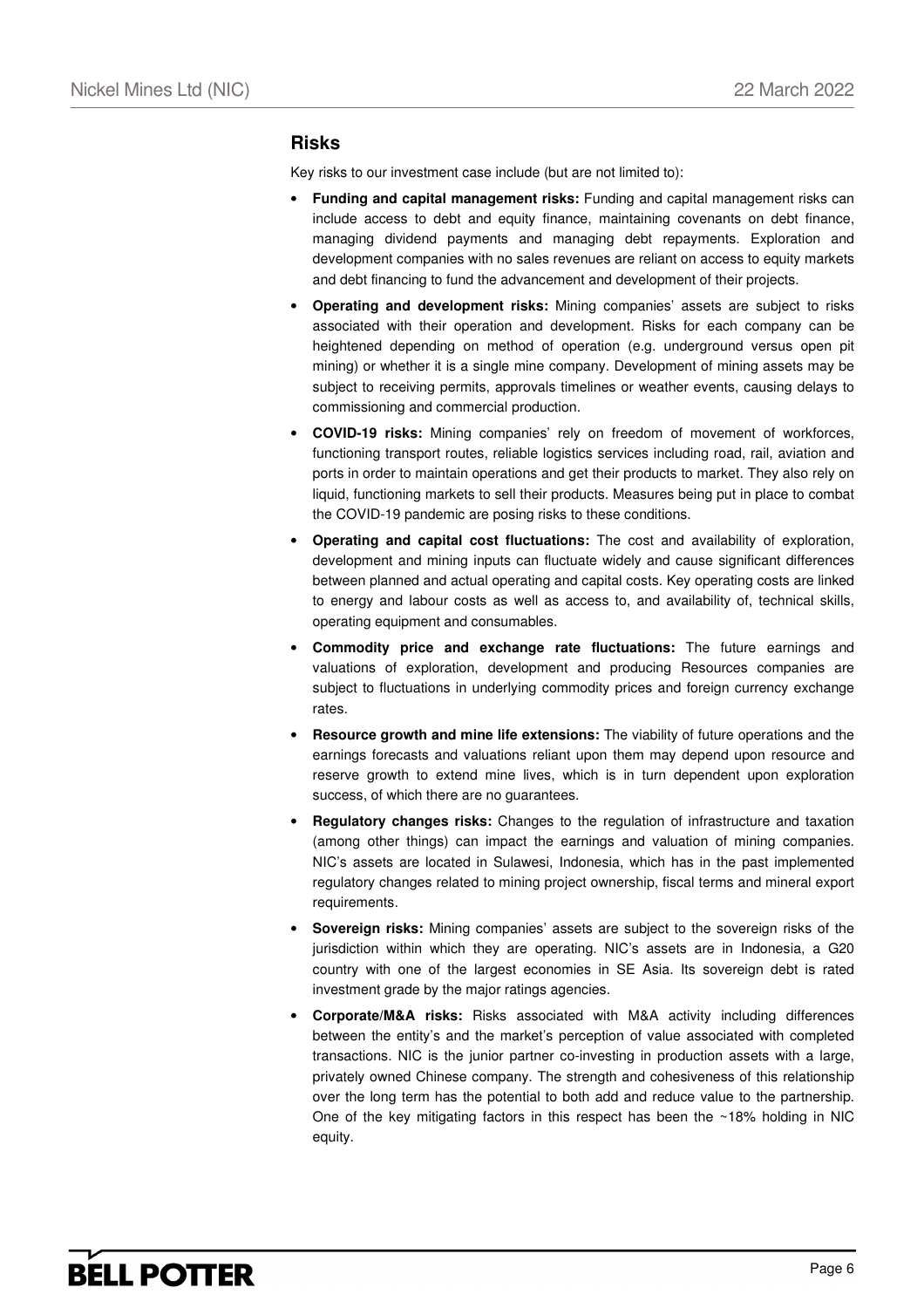# **Nickel Mines Ltd**  as at 22 March 2022

# Nickel Mines Ltd (Nickel Mines Ltd (Nickel Mines Ltd (Nickel Mines Ltd (Nickel Mines Ltd Control) \$1.88 Recommendation Buy Price \$1.27

#### **Table 2 - Financial summary**

| <b>PROFIT AND LOSS</b>                                              |                       |                   |                    |                  |                  |                  | <b>FINANCIAL RATIOS</b>                     |                        |                |                                                 |                |                |                 |
|---------------------------------------------------------------------|-----------------------|-------------------|--------------------|------------------|------------------|------------------|---------------------------------------------|------------------------|----------------|-------------------------------------------------|----------------|----------------|-----------------|
| Year ending 31 Dec.                                                 | Unit                  | 2020a             | 2021a              | 2022e            | 2023e            | 2024e            | Year ending 31 Dec.                         | Unit                   | 2020a          | 2021a                                           | 2022e          | 2023e          | 2024e           |
| Revenue                                                             | US\$m                 | 523.5             | 645.9              | 1,160.3          | 1,681.0          | 1,916.3          | <b>VALUATION</b>                            |                        |                |                                                 |                |                |                 |
| Expense                                                             | US\$m                 | (329.0)           | (402.7)            | (749.1)          | (939.5)          | (1.106.8)        | Attributable NPAT                           | US\$m                  | 110.6          | 137.9                                           | 215.9          | 445.7          | 498.6           |
| <b>EBITDA</b>                                                       | US\$m                 | 194.5             | 243.2              | 411.2            | 741.5            | 809.4            | Attributable NPAT                           | A\$m                   | 160.1          | 183.6                                           | 295.8          | 610.5          | 683.0           |
| Depreciation                                                        | US\$m                 | (36.8)            | (36.0)             | (67.2)           | (97.0)           | (111.4)          | <b>Reported EPS</b>                         | USc/sh                 | 5.7            | 5.5                                             | 8.2            | 16.3           | 18.2            |
| EBIT                                                                | US\$m                 | 157.7             | 207.3              | 344.0            | 644.5            | 698.0            | <b>Reported EPS</b>                         | Ac/sh                  | 8.2            | 7.3                                             | 11.3           | 22.3           | 24.9            |
| Net interest expense                                                | US\$m                 | (4.7)             | (12.7)             | (24.9)           | (24.6)           | (10.4)           | <b>Adjusted EPS</b>                         | Ac/sh                  | 8.2            | 7.3                                             | 11.3           | 22.3           | 24.9            |
| Unrealised gains (Impairments)                                      | US\$m                 |                   |                    |                  |                  |                  | EPS growth                                  | $\%$                   | 62%            | $-11%$                                          | 54%            | 98%            | 12%             |
| Other                                                               | US\$m                 | 1.6               | (13.5)             | (26.0)<br>293.1  | (24.6)           | (24.2)           | PER<br><b>DPS</b>                           | x                      | 15.5x          | 17.4x                                           | 11.3x          | 5.7x           | 5.1x            |
| PBT                                                                 | US\$m                 | 154.6             | 181.0              |                  | 595.3            | 663.4            |                                             | Ac/sh                  | 3.0<br>0%      | 4.0<br>0%                                       | 5.0<br>0%      | 9.0<br>0%      | 10.0<br>0%      |
| Tax expense                                                         | US\$m<br>US\$m        | (0.9)<br>153.7    | (5.1)<br>176.0     | (7.8)<br>285.3   | (8.7)<br>586.6   | (3.7)<br>659.7   | Franking<br>Yield                           | $\%$<br>$\%$           | 2.4%           | 3.1%                                            | 3.9%           | 7.1%           | 7.9%            |
| Consolidated profit (loss) for the year<br>Non-Controlling Interest | US\$m                 | 43.1              | 38.0               | 69.4             | 140.9            | 161.1            | FCF/share                                   | Ac/sh                  | (2.6)          | (21.6)                                          | 3.9            | 30.4           | 38.7            |
| Attributable NPAT (reported)                                        | US\$m                 | 110.6             | 137.9              | 215.9            | 445.7            | 498.6            | FCF yield                                   | $\%$                   | $-2%$          | $-17%$                                          | 3%             | 24%            | 30%             |
| NPAT (underlying)                                                   | US\$m                 | 110.6             | 137.9              | 215.9            | 445.7            | 498.6            | P/FCFPS                                     | x                      | $-49.6x$       | $-5.9x$                                         | 33.0x          | 4.2x           | 3.3x            |
|                                                                     |                       |                   |                    |                  |                  |                  | EV/EBITDA <sup>1</sup>                      | X                      | 13.1x          | 10.4x                                           | 6.2x           | 3.4x           | 3.1x            |
| <b>CASH FLOW</b>                                                    |                       |                   |                    |                  |                  |                  | EBITDA margin                               | $\%$                   | 37%            | 38%                                             | 35%            | 44%            | 42%             |
| Year ending 31 Dec.                                                 | Unit                  | 2020a             | 2021a              | 2022e            | 2023e            | 2024e            | EBIT margin                                 | $\%$                   | 30%            | 32%                                             | 30%            | 38%            | 36%             |
| <b>OPERATING CASHFLOW</b>                                           |                       |                   |                    |                  |                  |                  | Return on assets                            | %                      | 17%            | 12%                                             | 14%            | 23%            | 24%             |
| Receipts                                                            | US\$m                 | 517.6             | 660.9              | 1,169.4          | 1,629.0          | 1,892.8          | Return on equity <sup>1</sup>               | %                      | 27%            | 18%                                             | 24%            | 39%            | 37%             |
| Payments                                                            | US\$m                 | (358.9)           | (464.0)            | (617.5)          | (891.9)          | (1,065.0)        | <b>LIQUIDITY &amp; LEVERAGE</b>             |                        |                |                                                 |                |                |                 |
| Tax                                                                 | US\$m                 | (9.1)             | (8.2)              | (9.7)            | (32.4)           | (32.9)           | Net debt (cash)                             | \$m                    | (306)          | 190                                             | 40             | (329)          | (845)           |
| Net interest                                                        | US\$m                 | 0.3               | 0.3                | (24.9)           | (24.6)           | (10.4)           | ND / E                                      | $\%$                   | $-33%$         | 18%                                             | 3%             | $-20%$         | $-44%$          |
| Other                                                               | US\$m                 |                   |                    |                  |                  |                  | $ND / (ND + E)$                             | %                      | $-48%$         | 16%                                             | 3%             | $-25%$         | $-78%$          |
| Operating cash flow<br><b>INVESTING CASHFLOW</b>                    | US\$m                 | 150.0             | 189.0              | 517.2            | 680.0            | 784.5            | EBITDA / Interest                           | Y                      | 40.9x          | 19.1x                                           | 16.5x          | 30.1x          | 78.1x           |
| Property, plant and equipment                                       | US\$m                 | (7.4)             | (6.5)              | (442.9)          | (72.1)           | (10.9)           | <b>ATTRIBUTABLE DATA - NICKEL MINES</b>     | <b>LTD</b>             |                |                                                 |                |                |                 |
| Mine development                                                    | US\$m                 | (147.0)           | (41.7)             |                  |                  |                  | Year ending 31 Dec.                         | Unit                   | 2020a          | 2021a                                           | 2022e          | 2023e          | 2024e           |
| Exploration & evaluation                                            | US\$m                 |                   |                    | (0.4)            | (0.4)            | (0.4)            | Revenues                                    | US\$m                  | 391.3          | 578.8                                           | 1,010.0        | 1,390.2        | 1.540.2         |
| Other<br>Investing cash flow                                        | US\$m<br><b>US\$m</b> | (30.0)<br>(184.4) | (549.6)<br>(597.9) | (443.3)          | (72.5)           | (11.3)           | <b>EBITDA</b><br><b>NPAT</b>                | US\$m<br>US\$m         | 139.7<br>110.6 | 199.2<br>137.9                                  | 326.9<br>215.9 | 576.7<br>445.7 | 621.1<br>498.6  |
| Free Cash Flow                                                      | US\$m                 | (34.5)            | (408.8)            | 73.9             | 607.5            | 773.2            | Net distributable cash flow                 | US\$m                  | 269.3          | (190.4)                                         | 212.8          | 197.3          | 306.9           |
|                                                                     |                       |                   |                    |                  |                  |                  | EV/EBITDA                                   | x                      | 17.0           | 13.0                                            | 7.7            | 4.4            | 4.0             |
| <b>FINANCING CASHFLOW</b>                                           |                       |                   |                    |                  |                  |                  | PFR                                         | x                      | 15.5           | 17.4                                            | 11.3           | 5.7            | 5.1             |
| Share issues/(buy-backs)                                            | US\$m<br>US\$m        | 430.0             | 320.8              | 225.0<br>80.0    |                  |                  | P/FCF                                       |                        | nm             | nm                                              | nm             | 12.3           | 7.9             |
| Debt proceeds<br>Debt repayments                                    | US\$m                 | (25.3)            | (45.0)             |                  | (150.0)          | (175.0)          | ORE RESERVE AND MINERAL RESOURCE            |                        |                |                                                 |                |                |                 |
| Distributions to non-controlling interests                          | US\$m                 | (43.3)            | (29.1)             | (31.2)           | (58.2)           | (57.1)           | Hengjaya Nickel Mine (HM)                   |                        |                |                                                 | <b>Mdmt</b>    | % Ni           | t Ni            |
| Dividends                                                           | US\$m                 | (15.4)            | (75.1)             | (100.0)          | (180.0)          | (200.0)          | <b>Mineral Resources</b>                    |                        |                |                                                 |                |                |                 |
| Other                                                               | US\$m                 | (12.4)            | 25.7               | (11.3)           |                  |                  | Measured                                    |                        |                |                                                 | 20.000         | 1.30%          | 260,000         |
| Financing cash flow                                                 | US\$m                 | 333.6             | 197.3              | 162.6            | (388.2)          | (432.2)          | Indicated                                   |                        |                |                                                 | 109.000        | 1.30%          | 1,417,000       |
| Change in cash                                                      | US\$m                 | 299.2             | (211.5)            | 236.5            | 219.3            | 341.0            | Inferred                                    |                        |                |                                                 | 56.000         | 1.30%          | 728,000         |
| <b>BALANCE SHEET</b>                                                |                       |                   |                    |                  |                  |                  | Total                                       |                        |                |                                                 | 185.000        |                | 1.30% 2,405,000 |
| Year ending 31 Dec.                                                 | Unit                  | 2020a             | 2021a              | 2022e            | 2023e            | 2024e            | <b>ASSUMPTIONS - Prices</b>                 |                        |                |                                                 |                |                |                 |
| <b>ASSETS</b>                                                       |                       |                   |                    |                  |                  |                  | Year ending 31 Dec. (avg)                   | Unit                   | 2020a          | 2021a                                           | 2022e          | 2023e          | 2024e           |
| Cash & short term investments                                       | US\$m                 | 351.4             | 137.9              | 374.3            | 593.6            | 934.6            |                                             |                        |                |                                                 |                |                |                 |
| Accounts receivable                                                 | US\$m                 | 117.8             | 125.1              | 116.0            | 168.1            | 191.6            | Nickel                                      | US\$/lb                | \$6.25         | \$8.37                                          | \$8.83         | \$8.45         | \$8.50          |
| Property, plant & equipment                                         | US\$m                 | 600.8             | 1,296.3            | 1,672.0          | 1,647.1          | 1,546.6          | Nickel                                      | US\$/t                 | \$13,775       | \$18,460                                        | \$19,456       | \$18,629       | \$18,739        |
| Mine development expenditure                                        | US\$m                 |                   |                    |                  |                  |                  | Currency                                    |                        |                |                                                 |                |                |                 |
| Exploration & evaluation                                            | US\$m                 |                   |                    | 0.4              | 0.8              | 1.2              | AUD:USD                                     |                        | 0.69           | 0.75                                            | 0.73           | 0.73           | 0.73            |
| Other                                                               | US\$m                 | 164.7             | 243.4              | 243.4            | 243.4            | 243.4            |                                             |                        |                |                                                 |                |                |                 |
| <b>Total assets</b>                                                 | US\$m                 | 1,234.7           | 1,802.6            | 2,406.1          | 2,653.0          | 2,917.4          | <b>ASSUMPTIONS - Production &amp; costs</b> |                        |                |                                                 |                |                |                 |
| <b>LIABILITIES</b>                                                  |                       |                   |                    |                  |                  |                  | Year ending 31 Dec.                         | Unit                   | 2020a          | 2021a                                           | 2022e          | 2023e          | 2024e           |
| Accounts payable                                                    | US\$m                 | 40.3              | 55.7               | 187.3            | 234.9            | 276.7            | <b>Hengjaya Mine</b>                        |                        |                |                                                 |                |                |                 |
| Income tax payable                                                  | US\$m                 | 3.8               | 7.6                | 7.8              | 8.7              | 3.7              | Ore mined                                   | wmt                    |                | 795,650 2,169,972 2,400,000 2,400,000 2,400,000 |                |                |                 |
| Borrowings                                                          | US\$m                 | 45.0              | 327.6              | 414.3            | 264.3            | 89.3             | Ore grade                                   | % Ni                   | 1.8%           | 1.8%                                            | 1.8%           | 1.8%           | 1.8%            |
| Other                                                               | US\$m                 | 59.4              | 81.7               | 87.7             | 87.7             | 87.7             | Nickel in ore                               | t Ni                   | 14,479         | 38,165                                          | 43,200         | 43,200         | 43,200          |
| <b>Total liabilities</b>                                            | US\$m                 | 148.4             | 472.7              | 697.1            | 595.6            | 457.5            | Nickel in ore (attributable)                | t Ni                   | 11,583         | 30,532                                          | 34,560         | 34,560         | 34,560          |
| <b>SHAREHOLDER'S EQUITY</b>                                         |                       |                   |                    |                  |                  |                  | <b>RKEF (IMIP)</b>                          |                        |                |                                                 |                |                |                 |
| Share capital                                                       | US\$m                 | 732.9             | 732.9              | 957.9            | 957.9            | 957.9            | NPI production                              | $\mathbf{t}$           | 295,897        | 298,352                                         | 517,008        | 789,615        | 904,615         |
| Reserves                                                            | US\$m                 | 19.2              | 44.7               | 44.7             | 44.7             | 44.7             | Contained nickel                            | t Ni                   | 43,622         | 40,411                                          | 67,646         | 100,823        | 114,623         |
| Retained earnings                                                   | US\$m                 | 187.9             | 250.8              | 366.7            | 632.3            | 930.9            | Contained nickel (attributable)             | t Ni                   | 30,619         | 32,329                                          | 54,117         | 78,438         | 88,098          |
| <b>Total equity to NIC holders</b>                                  | US\$m                 | 940.1             | 1,028.4            | 1,369.4          | 1,635.0          | 1,933.6          | Costs                                       |                        |                |                                                 |                |                |                 |
| Non-controlling interest<br><b>Total equity</b>                     | US\$m<br>US\$m        | 146.2<br>1,086.2  | 301.5<br>1,329.9   | 339.7<br>1,709.0 | 422.4<br>2,057.4 | 526.3<br>2,459.9 | Cash costs                                  | US\$/t Ni<br>US\$/t Ni | \$7,330        | \$10,106                                        | \$11,493       | \$9,626        | \$9,762         |
| Weighted average shares                                             | m                     | 1,948.7           | 2,515.0            | 2,627.8          | 2,740.0          | 2,740.0          | All-in-Costs (AIC)                          |                        | \$7,414        | \$10,225                                        | \$11,586       | \$9,731        | \$9,868         |
|                                                                     |                       |                   |                    |                  |                  |                  | <b>VALUATION</b>                            |                        |                |                                                 |                |                |                 |
| ADITAL OTBUOTUL                                                     |                       |                   |                    |                  |                  |                  |                                             |                        |                |                                                 |                |                |                 |

| <b>CAPITAL STRUCTURE</b>            |              | Ordinary shares (m) |                          |                  |        |         |        | 2.623.2      |         |
|-------------------------------------|--------------|---------------------|--------------------------|------------------|--------|---------|--------|--------------|---------|
|                                     |              |                     | Options in the money (m) |                  |        |         |        |              |         |
| Shares on issue                     | m            | 2,623.2             | Total shares diluted (m) |                  |        |         |        |              | 2,623.2 |
| Total shares on issue               | m            | 2,623.2             | Valuation                | CY <sub>22</sub> |        | CY23    |        | CY24         |         |
| Share price                         | A\$/sh       | 1.270               | Sum-of-the-parts         | A\$m             | A\$/sh | A\$m    | A\$/sh | <b>A</b> \$m | A\$/sh  |
| Market capitalisation               | A\$m         | 3.331.4             | IMIP RKEF (NPV12)        | 2.085.1          | 0.79   | 2.153.1 | 0.82   | 2.107.7      | 0.80    |
| Net cash                            | A\$m         | $-109.9$            | IWIP RKEF (NPV12)        | 2.050.0          | 0.78   | 2.104.7 | 0.80   | 2.106.5      | 0.80    |
| Enterprise value (undiluted)        | A\$m         | 3.441.3             | ONI RKEF (NPV12)         | 785.7            | 0.30   | 1.444.0 | 0.55   | 1.580.8      | 0.60    |
| Options outstanding (m)             | m            | 0.0                 | Hengjaya Mine (NPV12)    | 102.6            | 0.04   | 115.5   | 0.04   | 104.2        | 0.04    |
| Options (in the money)              | m            | 0.0                 | Other exploration        | 120.0            | 0.05   | 120.0   | 0.05   | 120.0        | 0.05    |
| Issued shares (diluted for options) | m            | 2,623.2             | Corporate overheads      | (106.5)          | (0.04) | (112.2) | (0.04) | (112.9)      | (0.04)  |
| Market capitalisation (diluted)     | A\$m         | 3.331.4             | Subtotal (EV)            | 5.036.9          | 1.92   | 5.825.1 | 2.22   | 5,906.3      | 2.25    |
| Net cash $+$ options                | A\$m         | $-109.9$            | Net cash (debt)          | (109.9)          | (0.04) | (109.9) | (0.04) | 329.3        | 0.13    |
| Enterprise value (diluted)          | <b>A</b> \$m | 3.441.3             | Total (undiluted)        | 4.927.1          | 1.88   | 5.715.3 | 2.18   | 6.235.6      | 2.38    |

| <b>MAJOR SHAREHOLDERS</b>              |       |       | Add cash from options | $\overline{\phantom{a}}$ |      | $\overline{\phantom{a}}$ |      |         |      |
|----------------------------------------|-------|-------|-----------------------|--------------------------|------|--------------------------|------|---------|------|
| Shareholder                            |       | m     | Total (diluted)       | 4.927.1                  | 1.88 | 5.715.3                  | 2.18 | 6.235.6 | 2.38 |
| Shanghai Decent (SDI)                  | 17.9% | 469.7 |                       |                          |      |                          |      |         |      |
| Tanito Group (PT Karunia)              | 14.4% | 378.4 |                       |                          |      |                          |      |         |      |
| <b>BlackRock Investment Management</b> | 7.5%  | 195.5 |                       |                          |      |                          |      |         |      |
| Directors and Management               | 5.3%  | 137.9 |                       |                          |      |                          |      |         |      |
| Shanghai Wanlu                         | 4.6%  | 121.3 |                       |                          |      |                          |      |         |      |

| <b>FINANCIAL RATIOS</b>                                                 |                       |                   |                        |                  |                                         |                  |
|-------------------------------------------------------------------------|-----------------------|-------------------|------------------------|------------------|-----------------------------------------|------------------|
| Year ending 31 Dec.                                                     | Unit                  | 2020a             | 2021a                  | 2022e            | 2023e                                   | 2024e            |
| <b>VALUATION</b>                                                        |                       |                   |                        |                  |                                         |                  |
| Attributable NPAT                                                       | US\$m                 | 110.6             | 137.9                  | 215.9            | 445.7                                   | 498.6            |
| Attributable NPAT<br><b>Reported EPS</b>                                | A\$m<br>USc/sh        | 160.1<br>5.7      | 183.6<br>5.5           | 295.8<br>8.2     | 610.5<br>16.3                           | 683.0<br>18.2    |
| Reported EPS                                                            | Ac/sh                 | 8.2               | 7.3                    | 11.3             | 22.3                                    | 24.9             |
| <b>Adjusted EPS</b>                                                     | Ac/sh                 | 8.2               | 7.3                    | 11.3             | 22.3                                    | 24.9             |
| EPS growth                                                              | $\%$                  | 62%               | $-11%$                 | 54%              | 98%                                     | 12%              |
| PER <sup>1</sup>                                                        | x                     | 15.5x             | 17.4x                  | 11.3x            | 5.7x                                    | 5.1x             |
| DPS                                                                     | Ac/sh                 | 3.0               | 4.0                    | 5.0              | 9.0                                     | 10.0             |
| Franking                                                                | %                     | 0%                | 0%                     | 0%               | 0%                                      | 0%               |
| Yield                                                                   | %                     | 2.4%              | 3.1%                   | 3.9%             | 7.1%                                    | 7.9%             |
| FCF/share 1                                                             | Ac/sh                 | (2.6)             | (21.6)                 | 3.9              | 30.4                                    | 38.7             |
| FCF yield<br>P/FCFPS <sup>1</sup>                                       | $\%$                  | $-2%$             | $-17%$                 | 3%               | 24%                                     | 30%              |
| EV/EBITDA <sup>1</sup>                                                  | x<br>x                | $-49.6x$<br>13.1x | $-5.9x$<br>10.4x       | 33.0x<br>6.2x    | 4.2x<br>3.4x                            | 3.3x<br>3.1x     |
| EBITDA margin                                                           | %                     | 37%               | 38%                    | 35%              | 44%                                     | 42%              |
| EBIT margin                                                             | $\%$                  | 30%               | 32%                    | 30%              | 38%                                     | 36%              |
| Return on assets 1                                                      | %                     | 17%               | 12%                    | 14%              | 23%                                     | 24%              |
| Return on equity <sup>1</sup>                                           | %                     | 27%               | 18%                    | 24%              | 39%                                     | 37%              |
| <b>LIQUIDITY &amp; LEVERAGE</b>                                         |                       |                   |                        |                  |                                         |                  |
| Net debt (cash)                                                         | \$m                   | (306)             | 190                    | 40               | (329)                                   | (845)            |
| ND / E                                                                  | $\%$                  | $-33%$            | 18%                    | 3%               | $-20%$                                  | $-44%$           |
| $ND / (ND + E)$<br>EBITDA / Interest                                    | %<br>x                | $-48%$<br>40.9x   | 16%<br>19.1x           | 3%<br>16.5x      | $-25%$<br>30.1x                         | $-78%$<br>78.1x  |
|                                                                         |                       |                   |                        |                  |                                         |                  |
| <b>ATTRIBUTABLE DATA - NICKEL MINES LTD</b>                             |                       |                   |                        |                  |                                         |                  |
| Year ending 31 Dec.<br>Revenues                                         | Unit<br>US\$m         | 2020a<br>391.3    | 2021a<br>578.8         | 2022e<br>1,010.0 | 2023e<br>1,390.2                        | 2024e<br>1,540.2 |
| <b>EBITDA</b>                                                           | US\$m                 | 139.7             | 199.2                  | 326.9            | 576.7                                   | 621.1            |
| NPAT                                                                    | US\$m                 | 110.6             | 137.9                  | 215.9            | 445.7                                   | 498.6            |
| Net distributable cash flow<br>EV/EBITDA                                | US\$m                 | 269.3<br>17.0     | (190.4)                | 212.8<br>7.7     | 197.3<br>4.4                            | 306.9<br>4.0     |
| PER                                                                     | x<br>x                | 15.5              | 13.0<br>17.4           | 11.3             | 5.7                                     | 5.1              |
| P/FCF                                                                   | x                     | nm                | nm                     | nm               | 12.3                                    | 7.9              |
| ORE RESERVE AND MINERAL RESOURCE                                        |                       |                   |                        |                  |                                         |                  |
| Hengjaya Nickel Mine (HM)<br><b>Mineral Resources</b>                   |                       |                   |                        | Mdmt             | % Ni                                    | t Ni             |
| Measured                                                                |                       |                   |                        | 20.000           | 1.30%                                   | 260,000          |
| Indicated                                                               |                       |                   |                        | 109.000          | 1.30%                                   | 1,417,000        |
| Inferred                                                                |                       |                   |                        | 56.000           | 1.30%                                   | 728,000          |
| Total                                                                   |                       |                   |                        | 185.000          | 1.30%                                   | 2,405,000        |
| <b>ASSUMPTIONS - Prices</b>                                             |                       |                   |                        |                  |                                         |                  |
|                                                                         | Unit                  | 2020a             | 2021a                  | 2022e            | 2023e                                   | 2024e            |
| Year ending 31 Dec. (avg)                                               |                       |                   |                        |                  |                                         |                  |
| Nickel                                                                  | US\$/lb               | \$6.25            | \$8.37                 | \$8.83           | \$8.45                                  | \$8.50           |
| Nickel                                                                  | <b>US\$/t</b>         | \$13,775          | \$18,460               | \$19,456         | \$18,629                                | \$18,739         |
| Currency                                                                |                       |                   |                        |                  |                                         |                  |
| AUD:USD                                                                 |                       | 0.69              | 0.75                   | 0.73             | 0.73                                    | 0.73             |
|                                                                         |                       |                   |                        |                  |                                         |                  |
| <b>ASSUMPTIONS - Production &amp; costs</b>                             |                       |                   |                        |                  |                                         |                  |
| Year ending 31 Dec.                                                     | Unit                  | 2020a             | 2021a                  | 2022e            | 2023e                                   | 2024e            |
| Hengjaya Mine<br>Ore mined                                              | wmt                   | 795,650           |                        |                  | 2,169,972 2,400,000 2,400,000 2,400,000 |                  |
| Ore grade                                                               | % Ni                  | 1.8%              | 1.8%                   | 1.8%             | 1.8%                                    | 1.8%             |
| Nickel in ore                                                           | t Ni                  | 14,479            | 38,165                 | 43,200           | 43,200                                  | 43,200           |
| Nickel in ore (attributable)                                            | t Ni                  | 11,583            | 30,532                 | 34,560           | 34,560                                  | 34,560           |
| RKEF (IMIP)                                                             |                       |                   |                        |                  |                                         |                  |
| NPI production                                                          | t                     | 295,897           | 298,352                | 517,008          | 789,615                                 | 904,615          |
| Contained nickel                                                        | t Ni                  | 43,622            | 40,411                 | 67,646           | 100,823                                 | 114,623          |
| Contained nickel (attributable)                                         | t Ni                  | 30,619            | 32,329                 | 54,117           | 78,438                                  | 88,098           |
| Costs                                                                   |                       |                   |                        |                  |                                         |                  |
| Cash costs                                                              | US\$/t Ni             | \$7,330           | \$10,106               | \$11,493         | \$9,626                                 | \$9,762          |
| All-in-Costs (AIC)                                                      | US\$/t Ni             | \$7,414           | \$10,225               | \$11,586         | \$9,731                                 | \$9,868          |
| <b>VALUATION</b>                                                        |                       |                   |                        |                  |                                         |                  |
| Ordinary shares (m)                                                     |                       |                   |                        |                  |                                         | 2,623.2          |
| Options in the money (m)                                                |                       |                   |                        |                  |                                         |                  |
| Total shares diluted (m)                                                |                       |                   |                        |                  |                                         | 2,623.2          |
|                                                                         |                       |                   |                        |                  |                                         |                  |
|                                                                         |                       | CY22              | CY23                   |                  | <b>CY24</b>                             |                  |
|                                                                         |                       | A\$/sh            |                        | A\$/sh           |                                         | A\$/sh           |
|                                                                         | <b>ASM</b><br>2,085.1 | 0.79              | <b>A\$m</b><br>2,153.1 | 0.82             | <b>A\$m</b><br>2,107.7                  | 0.80             |
| Valuation<br>Sum-of-the-parts<br>IMIP RKEF (NPV12)<br>IWIP RKEF (NPV12) | 2,050.0               | 0.78              | 2,104.7                | 0.80             | 2,106.5                                 | 0.80             |
| ONI RKEF (NPV12)<br>Hengjaya Mine (NPV12)                               | 785.7<br>102.6        | 0.30<br>0.04      | 1,444.0<br>115.5       | 0.55<br>0.04     | 1,580.8<br>104.2                        | 0.60<br>0.04     |

| Options outstanding (m)             | m    |              | 0.0      | Hengjaya Mine (NPV12)      | 102.6   | 0.04                     | 115.5   | 0.04   | 104.2   | 0.04   |
|-------------------------------------|------|--------------|----------|----------------------------|---------|--------------------------|---------|--------|---------|--------|
| Options (in the money)              | m    |              | 0.0      | Other exploration          | 120.0   | 0.05                     | 120.0   | 0.05   | 120.0   | 0.05   |
| Issued shares (diluted for options) | m    |              | 2,623.2  | Corporate overheads        | (106.5) | (0.04)                   | (112.2) | (0.04) | (112.9) | (0.04) |
| Market capitalisation (diluted)     | A\$m |              | 3.331.4  | Subtotal (EV)              | 5.036.9 | 1.92                     | 5.825.1 | 2.22   | 5.906.3 | 2.25   |
| Net cash + options                  | A\$m |              | $-109.9$ | Net cash (debt)            | (109.9) | (0.04)                   | (109.9) | (0.04) | 329.3   | 0.13   |
| Enterprise value (diluted)          | A\$m |              | 3.441.3  | <b>Total (undiluted)</b>   | 4.927.1 | 1.88                     | 5.715.3 | 2.18   | 6,235.6 | 2.38   |
|                                     |      |              |          | Dilutive effect of options |         | $\overline{\phantom{a}}$ |         |        |         |        |
| <b>MAJOR SHAREHOLDERS</b>           |      |              |          | Add cash from options      |         |                          |         |        |         |        |
| Shareholder                         |      | $\mathbf{o}$ | m        | Total (diluted)            | 4.927.1 | 1.88                     | 5.715.3 | 2.18   | 6.235.6 | 2.38   |
| Shanghai Decent (SDI)               |      | 17.9%        | 469.7    |                            |         |                          |         |        |         |        |
| Tanito Group (PT Karunia)           |      | 14.4%        | 378.4    |                            |         |                          |         |        |         |        |
| BlackRock Investment Management     |      | 7.5%         | 195.5    |                            |         |                          |         |        |         |        |
|                                     |      |              |          |                            |         |                          |         |        |         |        |

SOURCE: BELL POTTER SECURITIES ESTIMATES